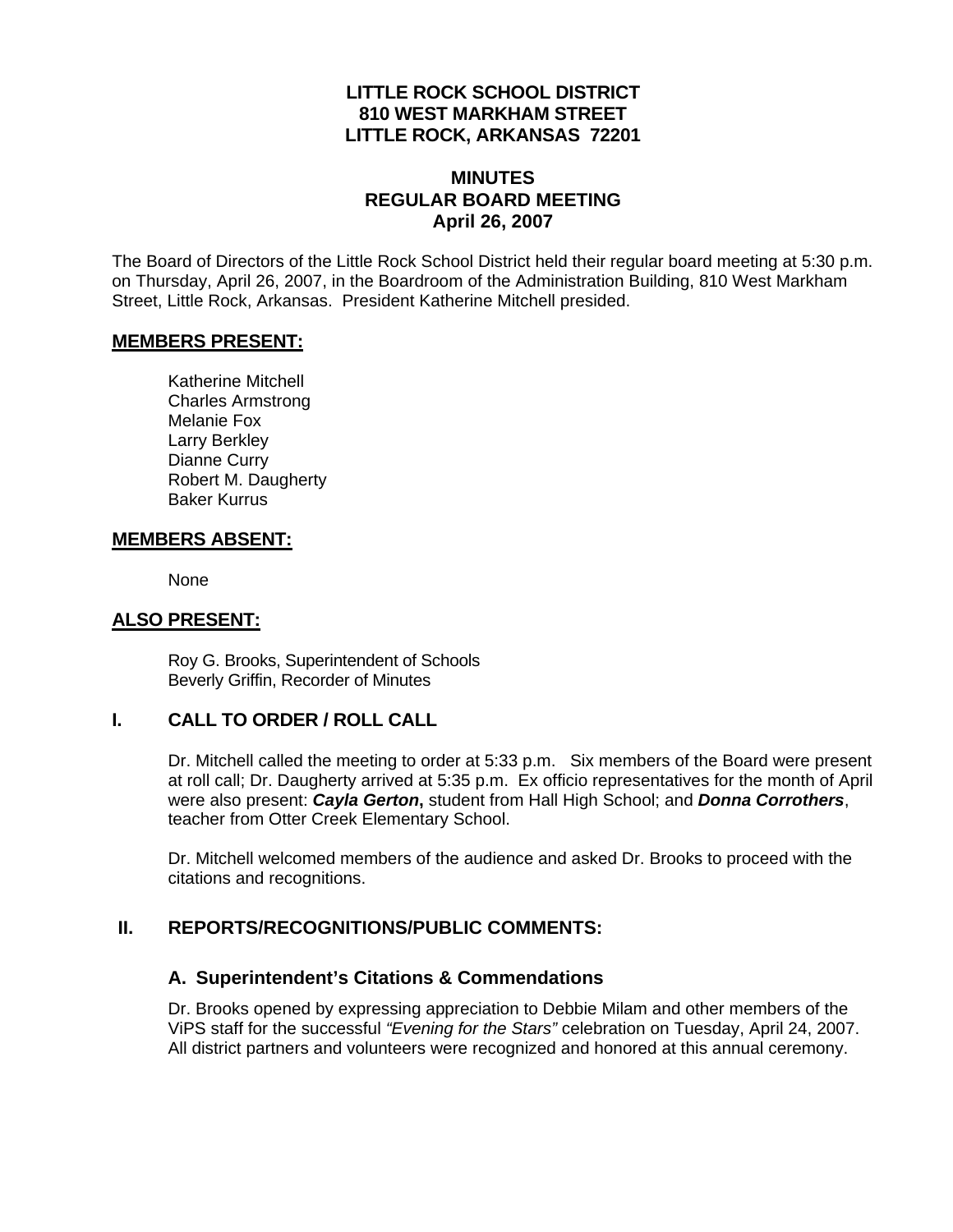*Central Arkansas Regional Science Fair* winners were announced and recognized for their achievements. Dr. Brooks introduced *Katie Parsons,* Central High Science teacher, who assisted in announcing the winners. The winners in the Senior Division are listed here by category:

Team Projects (all from Central High School)

- − 2<sup>nd</sup> place Farhan Syed, Russel Viegas and Melody Chang
- − 3<sup>rd</sup> place Charlie Meyers and Miles McCullough
- − 4th place Danielle Napolitano and Elaine Zhou

**Biochemistry (all from Central High School)** 

- − 1st place Mehak Gupta
- − 2nd place Hamza Arshad
- − 3rd place Theresa Edattukaren
- − Honorable Mention Emily Woodell

#### Botany

- − 2nd place Emily Wheeler (Central High School)
- − 3rd place Lyndsey Elliott (Hall High School)

Behavioral Science (all from Central High School)

- − 1st place Sarah Stanger
- − 2<sup>nd</sup> place went to Tara Sheffer
- − 3<sup>rd</sup> place went to Aleena Shakir
- − Honorable Mention David Robles

Chemistry (all from Central High School)

- − 2<sup>nd</sup> place Safia Nawaz ; also 2<sup>nd</sup> place overall winner
- − 3rd place Siteng Ma
- − Honorable Mention Megan Dozier

Computer Science

− 1st place - Eric Stewart (Parkview)

Engineering (both from Central High)

- − 1st place Hannah Lintag; also 4<sup>th</sup> place overall winner
- − Honorable Mention Rachel Borne

Earth Science (all from Central High)

- − 2<sup>nd</sup> place Thamoda Rodrigo
- − 3rd place Christina Cole
- − Honorable Mention Alyssa Evans

Environmental Science (all from Central High)

- − 1st place Andrew Collins' also 3rd place overall winner
- − 2nd place Ben Williamson
- − Honorable Mention Andrew Finne and Robin Miller

Mathematics (both from Central High)

- − 1st place Clara Bailin; also overall science fair winner
- − Honorable Mention Myriah Downs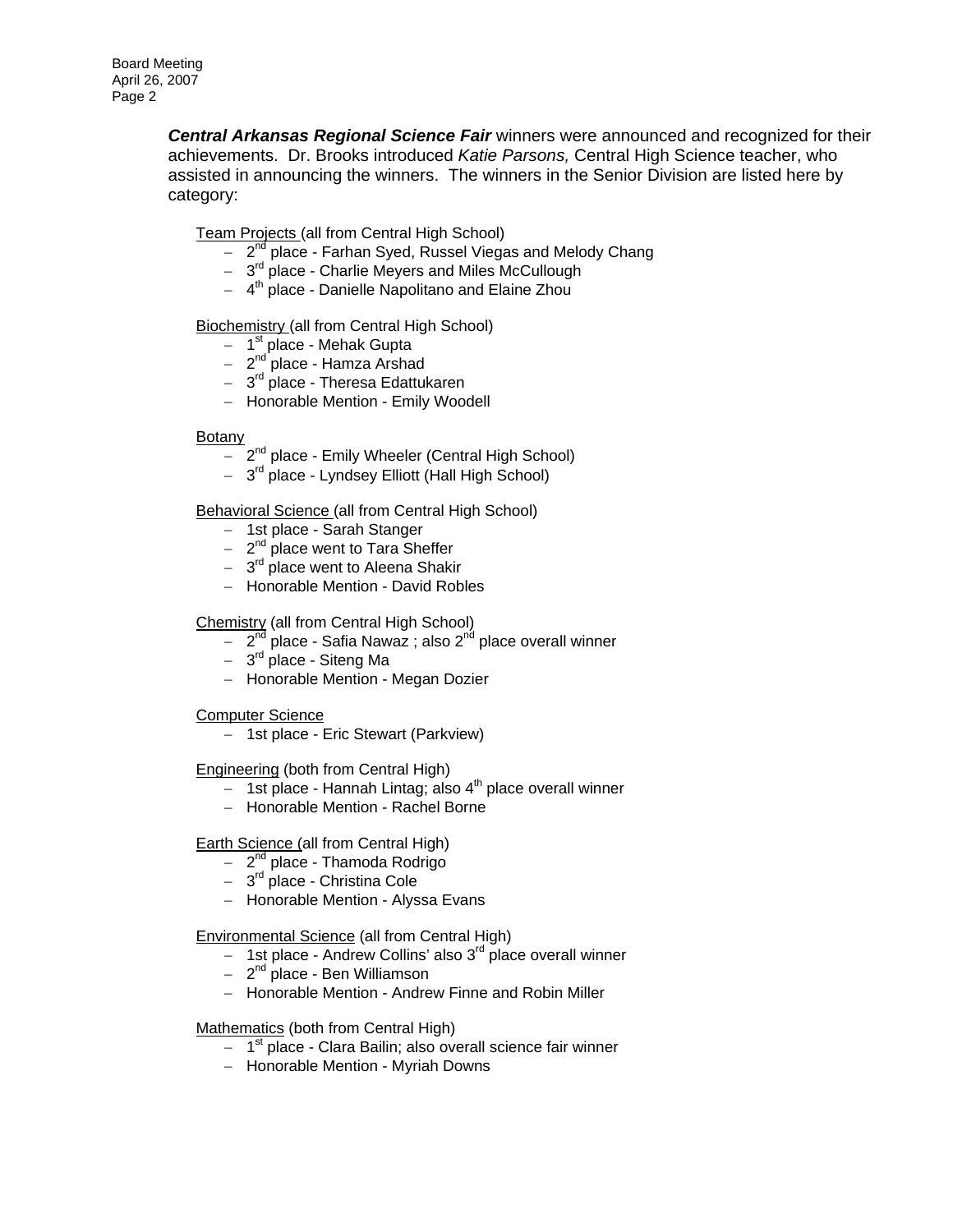Board Meeting April 26, 2007 Page 3

#### Medicine & Health (all from Central)

- − 1st place Lauren Holt
- − 3rd place Malan Kern
- − Honorable Mention Quinton Cohen

#### Microbiology (both from Central)

- − 1<sup>st</sup> place Sai Desikan
- − 3rd place Amanda Weir

#### **Physics**

- − 1<sup>st</sup> place Yeqian Xu (Central)
- − 3rd place Brad Birge (Parkview)
- − Honorable Mention Mackie O'Hara (Central)

#### Zoology (both from Central)

- − 1st place Rachel Fowler
- − 3<sup>rd</sup> place Markie Newman

Science Fair winners in the Junior Division included:

#### **Biochemistry**

- $-1$ <sup>st</sup> place Intisar Islam (Central)
- − Honorable Mention Sarah Bailin (Mann)

#### **Botany**

− Honorable Mention - John Gann (Dunbar)

Behavioral Science

- − 1<sup>st</sup> place Sean Alexander (Dunbar)
- − 2<sup>nd</sup> place Adil Khan (Mann)

#### **Chemistry**

− Honorable Mention - Walter Bass (Forest Park)

#### Computer Science

− 3rd place - Megan Barker (Dunbar)

**Engineering** 

− 3rd place - Timothy Drennan (Central)

Earth Science

− 2<sup>nd</sup> place - Alex Howell (Dunbar)

#### Environmental Science

- − 2<sup>nd</sup> place Chris Kelly (Mann)
- − 3rd place Thomas Spradley (Dunbar)

#### Medicine & Health

− 2nd place - Grace Waddell (Central)

#### Microbiology

- $-1$ <sup>st</sup> place Sana Khan (Mann)
- − Honorable Mention Imran Mumtaz (Mann)
- − Ashton Pickell (Forest Park)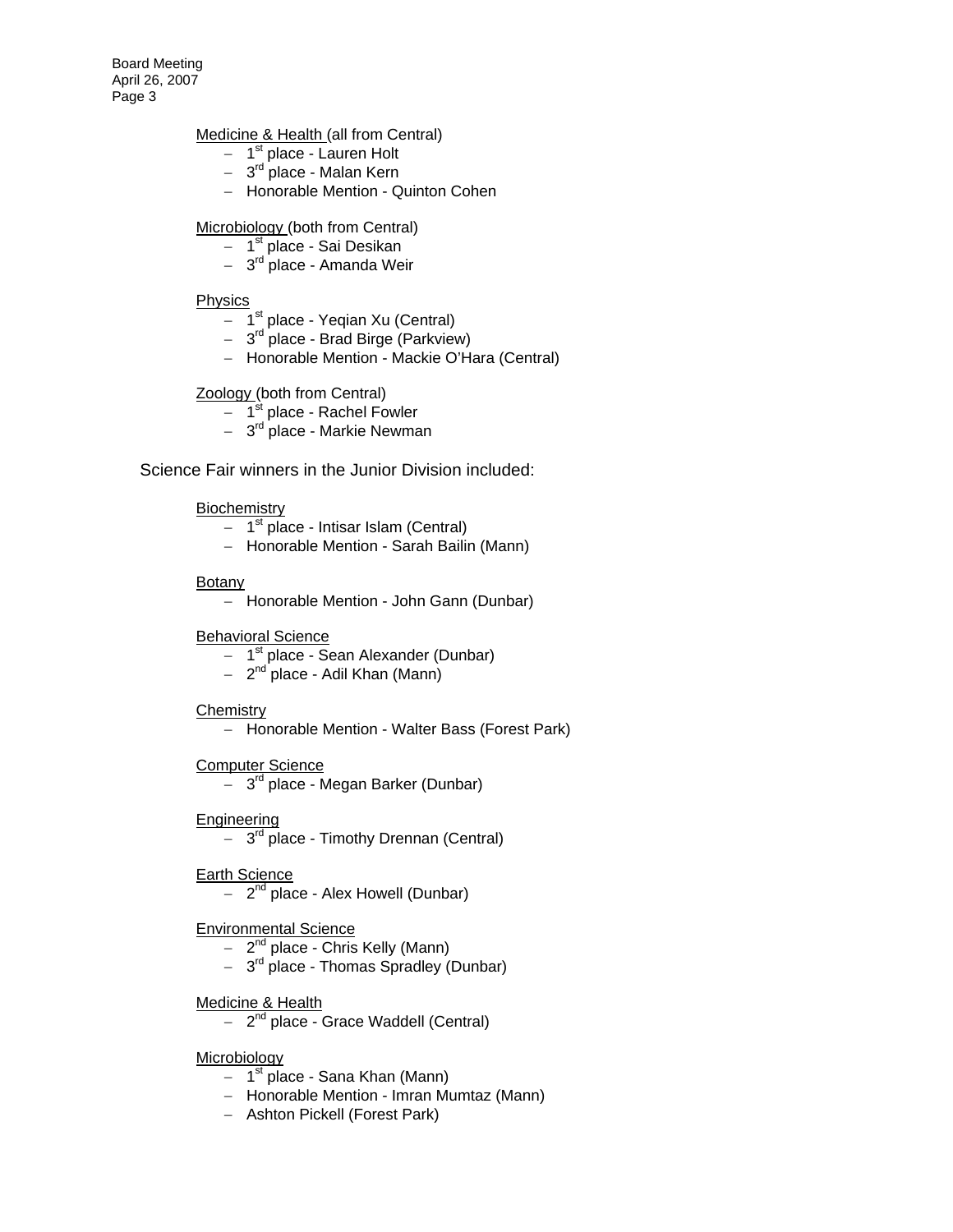Physics (both from Dunbar)

- − 2nd place Chris Westfall
- − 3rd place Joseph Dobson

The teacher volunteers for the Central Arkansas Regional Science Fair were also recognized:

- − Jane Meadows and Beverly Smiley (Hall High School)
- − Margaret Wang and Wendy Welch (Forest Heights Middle School)
- − Stephanie Jones and Jamie McKinney (Mann Magnet Middle School)
- − Kristy Kidd (Dunbar Magnet Middle School)
- − Melissa Donham, Katie Parson, Joy Thompson, Kim Burleson and Annice Steadman (Central High School)

The superintendent recognized thirty-five LRSD students who were recently selected to participate in the Duke University Talent Identification Program. Students are selected based on the results of taking the ACT or SAT college entrance test.

- − *Jesse Mellor* from Dunbar Magnet Middle School was recognized at a special Grand Ceremony at Duke University for scoring in the top 2 to 3 percent of all students across the nation. Others who will be recognized at the State Recognition Ceremony to be held at UALR include:
- − Taylor Bolls, Autumn Brown, Charles Budney, Kathleen Conley, Daniel Breen, Daniel Halford, Rebekah Hall, Felicia Headley, Emily Hill, Mary Catherine Martin, Michael McMurray, Peyton Phelps, Andrew San Juan, Savannah Slape, Rhett Smith, Jonathan Spradley, Samuel Thoma, Christopher Westfall and Brittany Wood (all from Dunbar Magnet Middle School)
- − Darius Griffith (Forest Heights Middle School)
- − Jens Perez (Mabelvale Magnet Middle School)
- − Erin Davis (Henderson Magnet Middle School)
- − Sarah Bailin, Kaylee Harper, Deepa Manjanatha, Kerry Richmond and Bryan Seel (Mann Magnet Middle School)
- − Liston Barber, Mary Barker, Rebecca Berry, William Finkelstein, Shanshan Hu, Anne Martin and Emily Miller (Pulaski Heights Middle School)

*Dr. Linda Watson* recognized members of the Superintendent's Student Cabinet who were unable to attend the March board meeting. Certificates of appreciation were provided to these students.

Central High School drama students, *Lauren McClendon, Michael Scott, Ross Weems*  and *Hannah Wood* were congratulated for being selected to attend the All-State Drama competitions. Central students took  $1<sup>st</sup>$  place for Troupe Commercial and a Superior Rating for its play "Juvie." In addition, other Central High students who received awards at the Arkansas Chapter of Educational Theatre Association's 2007 Thespian Festival included:

- − Brooke Culbertson, 1<sup>st</sup> place, Solo Acting
- − Jessica Young and Alexandria Smith, 3rd place, Duet Acting
- − Jeremiah Smith and Brooke Culbertson, 1st place, Duet Pantomime
- − Lauren McClendon, 2nd place, Solo Musical Theatre, and
- − Ross Weems, 1<sup>st</sup> place, Duet Improvisation.

The drama teachers from Central High were also recognized: *Melinda Beith, Kimberly Dade* and *Kathleen Holladay.*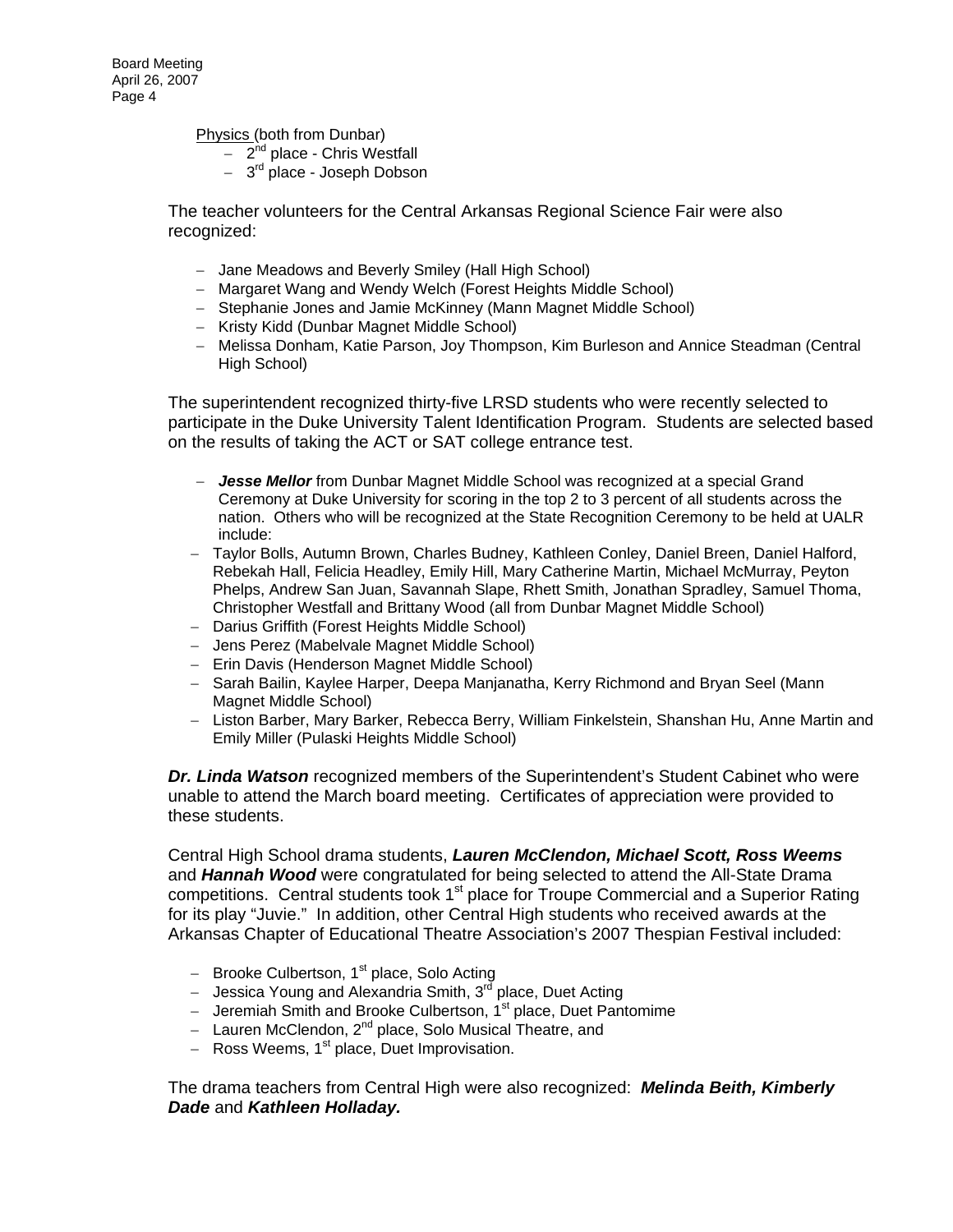*Vicki Gonterman*, International Studies Specialist at Gibbs Magnet Elementary, was recently named the 2007 Phyllis Layton Perry Teacher of the Year by the National Council for International Visitors. She received recognition at the annual conference of the National Council for International Visitors in Washington, DC, in February.

Dr. Brooks recognized Principal *Ann Blaylock,* Assistant Principal *Connie Green*, teachers *Jeff Smith, Lenny Bryan, Fran Moseley*, and *Randy Gullett,* and students *Monique Harris*  and *Yasmine Smith*, all from Mabelvale Magnet Middle School. This group was selected to present at the "Breaking Ranks 2007 Urban Secondary School Showcase." It was noted that Mabelvale was the only school from the South to participate.

The Superintendent's Quality Service Award was presented to *Jim Holloway*, Construction Manager in the Maintenance & Operations Department. Jim was nominated by Mary Menking, principal at Williams Magnet Elementary for his enthusiasm and professionalism in working with school principals, faculty and staff.

The Superintendent announced that *Freddie Fields* was recently selected as the Administrator of the Year by the Arkansas PTA. Mr. Fields was present and received a citation in recognition of his dedication to the LRSD and to the students of Cloverdale Magnet Middle School.

The final citations were presented to the ex officio representatives for the month of April, student *Cayla Gerton* from Hall High School and teacher *Donna Corrothers* from Otter Creek Elementary School.

### **B. Partners in Education**

*Debbie Milam* presented two new partnerships for the board's review and approval:

**Mabelvale Elementary**, represented by *Darian Smith* and *Debbie Porterfield*, partnering with **Southwest Regional Medical Center**, represented by *Adam Siegler*

**Fulbright Elementary**, represented by *Deborah Mitchell* and *Cheryl Pride*, partnering with **Wild Oats**, represented by *Charlotte Hall* 

In addition to these partnerships, *Charles Stewart* and *Sara Solida***,** representing **Regions Bank**, made a presentation of copies of civil rights literature books to all elementary schools in the district in recognition of the  $50<sup>th</sup>$  anniversary of the integration of Central High School. The books were *Through My Eyes* by Ruby Bridges; *Rosa* by Nikki Giovanni, and Toni Morrison's *Remember: the Journey to School Integration*. *Barbara Williams*, the district's coordinator of Library Services, accepted the books on behalf of the district. Each board member also received a copy of the books.

Mr. Berkley moved to accept the new partnerships; Mr. Armstrong seconded the motion and it **carried unanimously**.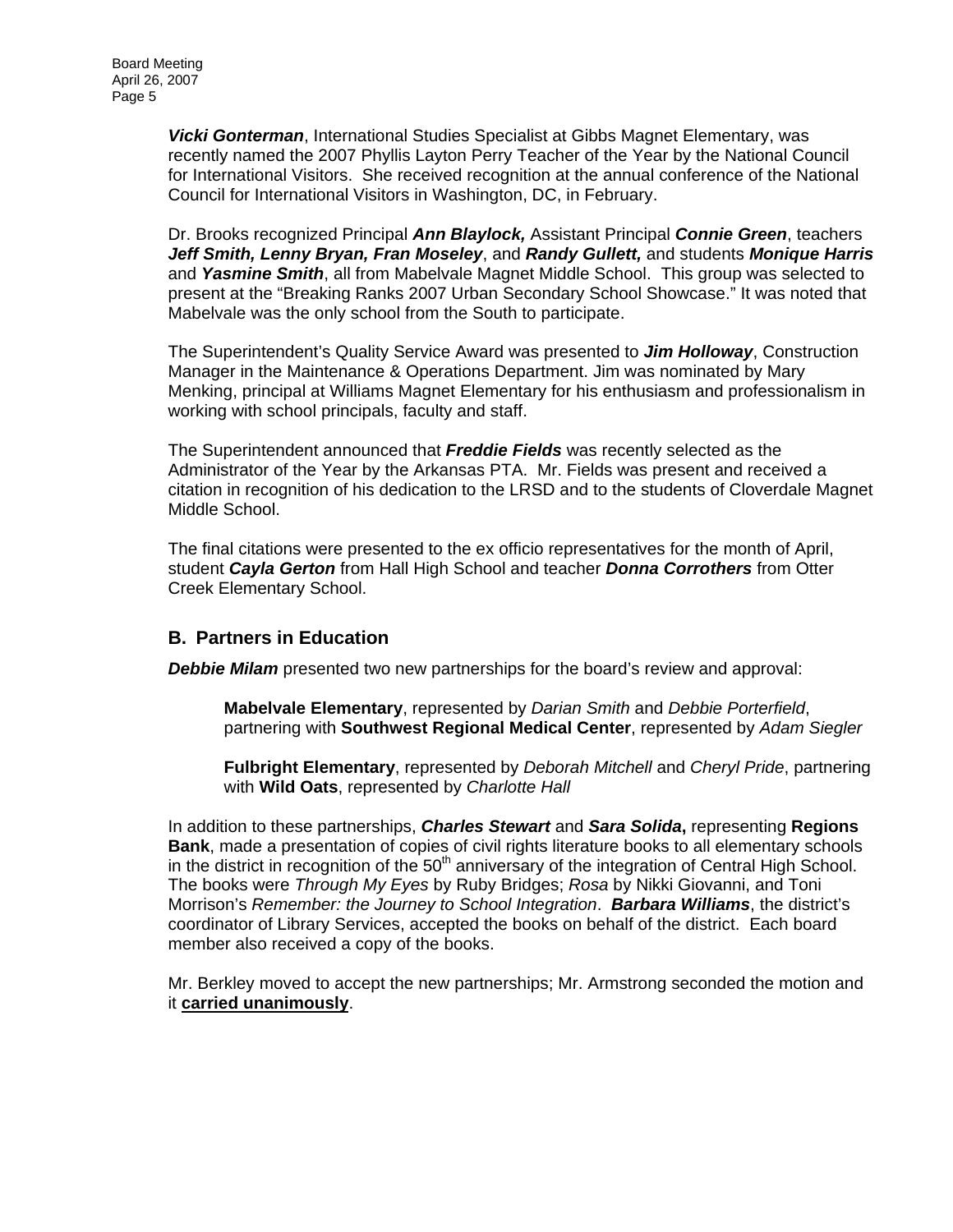### **C. Remarks from Citizens**

*Robin Armstrong*, past board member and former president of the board addressed the district's current public controversies, stating that she could relate to the current board's problems, calling it "history repeating itself." She expressed hope that previous mistakes would not be repeated and she reminded the board that "split votes" don't do anything good for the community. She expressed regret that she had served at a time when the board "should have listened better to the community." She challenged John Walker and CTA representatives to come to the table and to work with the district to bring the public back into the public schools.

*Joy Springer* addressed the board, offering a reminder that their purpose was to ensure the education of all children in the LRSD. She challenged the board to focus on the provision of the *Covenant for the Future* that states the LRSD shall access academic programs to determine the effectiveness on improving the success of African American students. By that Covenant, the district is to modify or replace programs that do not improve academic achievement of African American students. Ms. Springer asked the superintendent and district administrators to work with the PRE department. She challenged the board to ask questions of PRE to determine if the data warehouse has the information needed by the evaluators to effectively monitor student achievement.

*Debbie Goss*, first grade teacher, addressed the board regarding the early childhood program at Rockefeller Elementary School. She expressed concern that the student assignment process would no longer allow students who attend the early childhood program to be "grandfathered" into the Pre-K through fifth grade program at Rockefeller. She noted that Rockefeller had been able to maintain racial balance by allowing students from the infant through three year old program to remain through fifth grade if they so desired. The program served to attract families who would remain after the pre-school program; however the district's return to neighborhood schools no longer allowed those families to remain at Rockefeller. She asked the board to make an exception at Rockefeller to allow the early childhood students to remain through the fifth grade.

*Bob Powers* introduced himself as the developer of *LRSDparents.org*. He reported that the website was started as a way to provide parents and others in the community an opportunity to access facts about the district in order to dispel rumors, perceptions, and other information not based on fact. Mr. Powers noted that the website isn't a blog and that the information provided at the site is based on factual documents. He asked board members to consider why they ran for the school board and reminded them that service on the board should be considered an honor. He acknowledged the statement of one board member that board service is "an unpaid thankless job." He closed by reminding the board that there had been a lack of factual knowledge and he asked the board to deal with facts instead of with perceptions when making their decisions.

*Teresa Gray* addressed the board, stating that she had made a commitment to the public schools after moving to Little Rock from Sherwood. She organized the group LR Mothers for Progress in order to provide a voice for parents who wanted to know about decisions made by the board after there was an attempt to call a special board meeting during spring break when some board members were out of town and when many parents were on vacation. She reminded the board that parents and children are the customers of the district, and she urged the board to consider Dr. Brooks' offer to continue working with the board and the community by scheduling time to listen to the citizen concerns.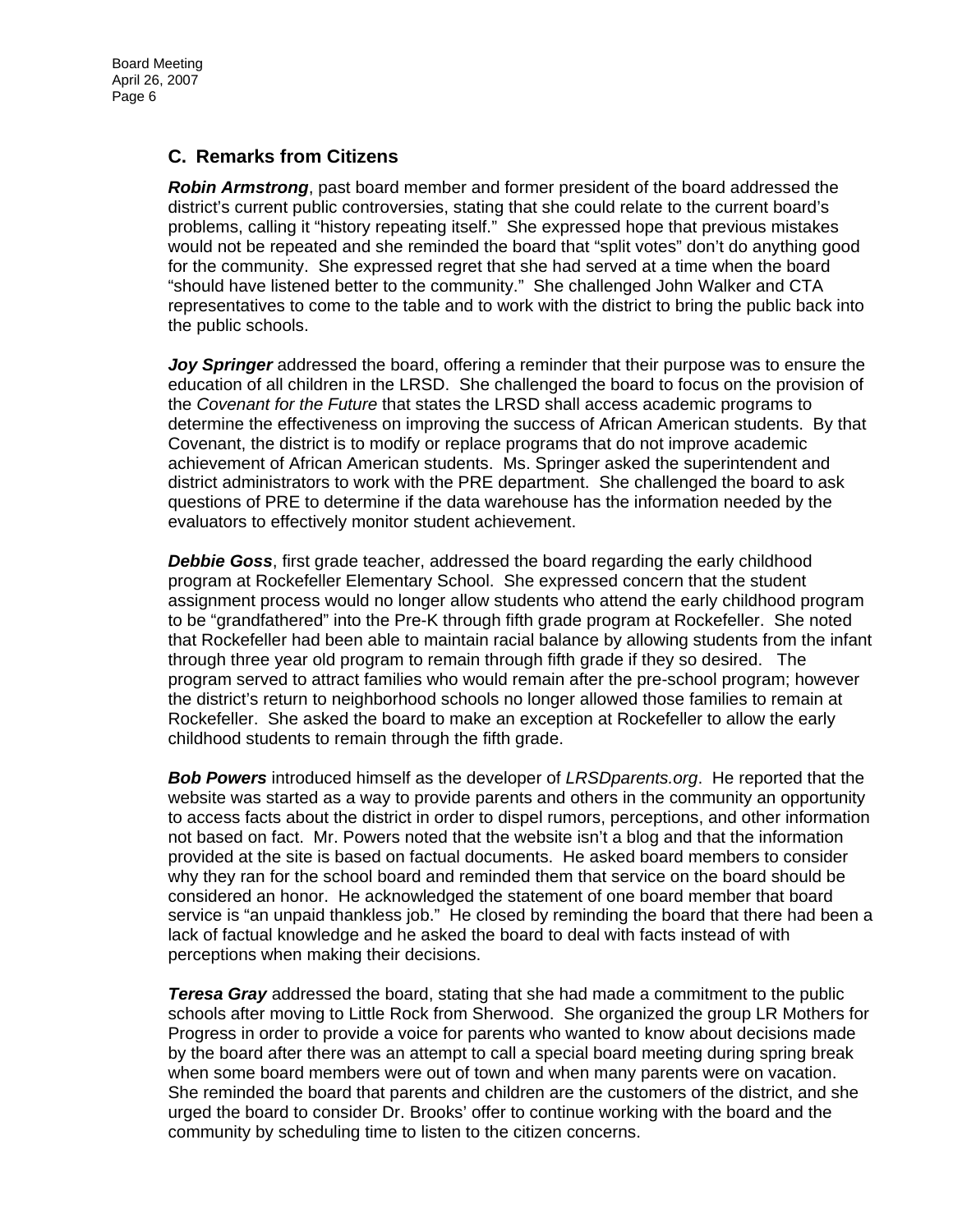*Robert Rolling* addressed the concerns expressed earlier in the meeting by Ms. Goss. He reported that he had two sons, ages two and five, at Rockefeller. He expressed a desire to have his sons remain at Rockefeller for the remainder of their elementary years. He reported that there were other parents who would like for their children to remain at Rockefeller through the fifth grade and that these parents had worked hard to become actively involved in the school by developing relationships with the faculty members and staff. He asked the board to make an exception to the neighborhood school rule at Rockefeller and to allow the children who attend the early childhood center to remain through their fifth grade year.

*Bob Riley* introduced himself as a west Little Rock parent and presented a petition of signatures urging the board to remain committed to the site selected for construction of the west Little Rock school. He asked the board to act now in order to attract west Little Rock families back to the LRSD from the private schools in west Little Rock. He commended the operations at Terry and Fulbright, stating that even though they are overcrowded they are still not "getting everything they want or need."

*J. P. Francoeur* addressed the board regarding the decision to eliminate the "grandfathering assignment system" at Rockefeller. He reported that he had two children at Rockefeller and that he was attracted to the school for its diversity and its quality educational programs. He noted that the school is located in a socio-economically depressed area, but that parents had supported the school because of the fact that they could stay through the fifth grade. The school attracts families that don't live in the area because of the high quality education and committed staff.

*Leigh Scanlon,* first grade teacher at Forest Park, spoke in support of her school where she stated the focus is "on children, on best practices, and on customer service." She stated belief in the effectiveness of the curriculum maps to assist the teachers with lesson plans which focus on student achievement, especially when working with students who come to Forest Park mid-year from other schools across the district. She discussed planning sessions with the instructional coach, professional development in faculty meetings, and utilization of the resources available. Ms. Scanlon stated that everyone works together to ensure student success and she encouraged the board to focus on the children and to assess themselves and their actions. She asked: "Are you effective?"

*Traci Hogue* expressed excitement about the west Little Rock school property proposal on the board's agenda, and she encouraged the board to vote in favor of the recommendation. She addressed the conditions at Fulbright and Terry where they add portable buildings every year to accommodate student growth. She reminded the board that restrooms, water fountains and cafeteria space are still insufficient for the number of students who are enrolled at these schools. She asked the board to continue to consider the kindergarten through eighth grade configuration for the new school and she encouraged board members to strive together to make decisions in the best interest of the students.

*Andre Guerrero* addressed the issue of using publicly accessible data to determine student achievement. He referred to the comments made earlier by speaker Robin Armstrong, saying that she was perceptive in noting that there are "no winners and too many losers in the current situation." He stated that he is convinced that the district is losing kids because of poor academic performance and that consistent achievement is not evident across the district.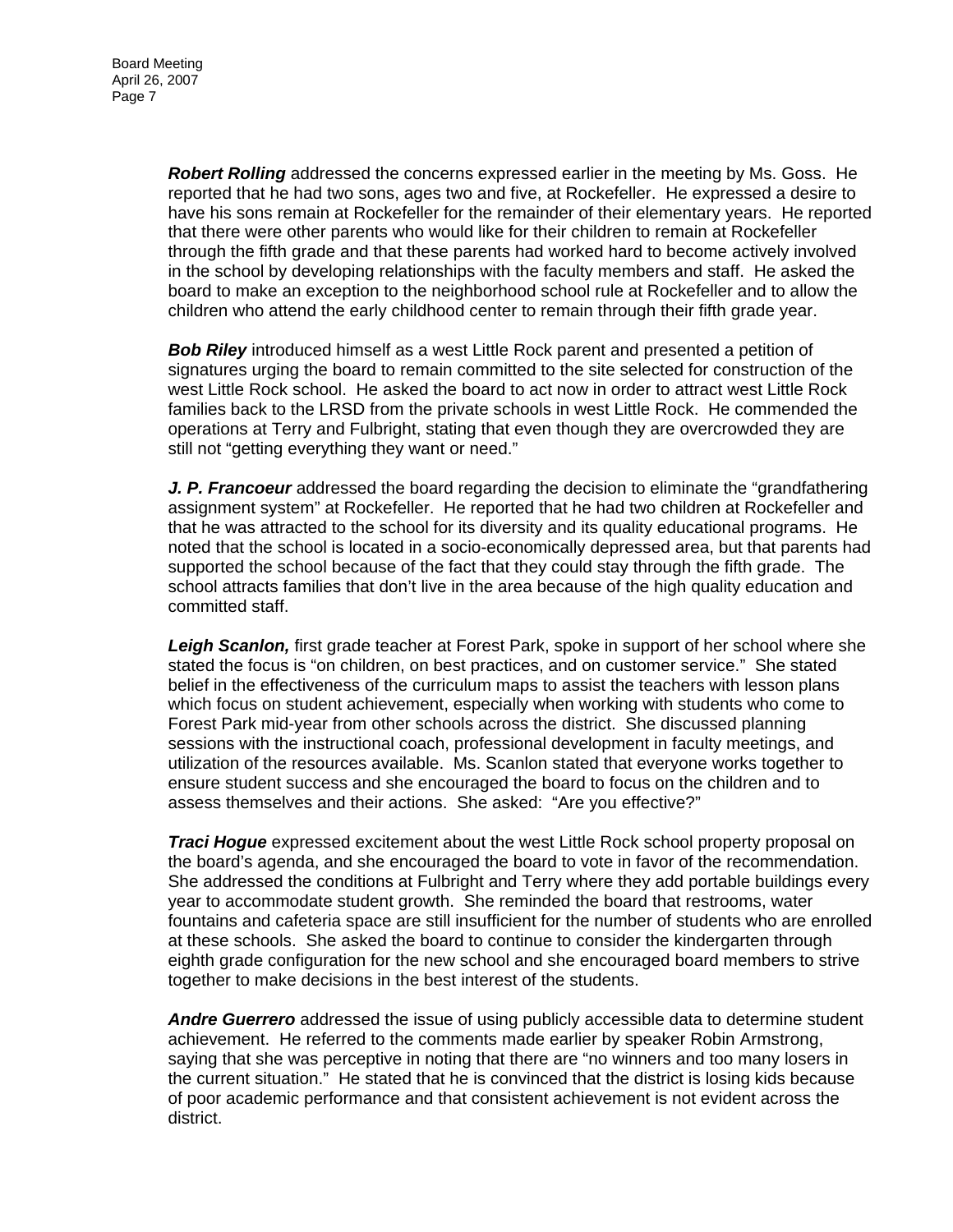*Keith Broach* expressed confidence in the ability to improve student achievement and test scores, and he warned that it was "risky" to make decisions based on emotions when there isn't evidence to support the decisions. He expressed support for the new west Little Rock school and support for Superintendent Brooks. He commented on the available resources of public information which provides that there is a specific formula used to allocate funding for schools, noting that it was not true that west Little Rock schools get more money and get everything they need while other schools are left out. He asked the board to address issues of leadership by following policy and to keep their emotions in check in order to make decisions based on fact.

## **D. Little Rock Classroom Teachers Association**

*Katherine Wright Knight* congratulated students, teachers and parents on the citations, commendations and recognitions presented earlier in the meeting. She stated pleasure in that there is a showing of public support for student achievement in academics, drama, and the arts. She also stated that it was important to recognize that teachers make a difference and that teachers impact the changes made in the schools. She assured the board that teachers would continue to work with the administration and the board to ensure that all students have a chance to be successful in their educational career.

Ms. Knight continued by stating that the CTA had been consistent in their efforts to form partnerships and build collaboration and support for the district. She stated that the union wants to work with the school district but that the administration and the board must take them up on the offer of assistance. In addition, she reported that the CTA had taken the lead in efforts to increase the numbers of nationally board certified teachers in the district, going from 2 to 60 over the past five years.

She closed by reporting that she had met with Watson teachers and would be meeting with Chicot teachers to address issues regarding their reassignments for the 2007-08 school year. She asked the district to postpone the selection of staff until more openings were known and available. She reported that there were only seventeen openings available at the present time outside of Chicot and Watson and she was concerned that teachers would be forced to make decisions now that would be subject to change prior to the start of school next year.

## **E. PTA Council**

*Bernadette Turner* thanked the PTA and staff at Parkview for hosting the monthly PTA Council meeting, reporting that representatives of the Little Rock police department had attended to provide safety tips and information. She invited the board to attend the spring luncheon at St. John Baptist Church on May  $8<sup>th</sup>$ .

Ms. Turner reported that Ginny Kurrus had been elected as the State PTA president and that Priscilla Alexander had been elected to serve as vice president of the central region.

Ms. Turner challenged parents to become involved with their children and to become connected with other children who might not have an actively involved adult. She offered encouragement and support regarding the current controversial issues between the board and the superintendent, nothing that although the PTA Council could not take a public stand on the issues, they would remain focused on the mission of the PTA - - to support and speak on behalf of the students and the schools.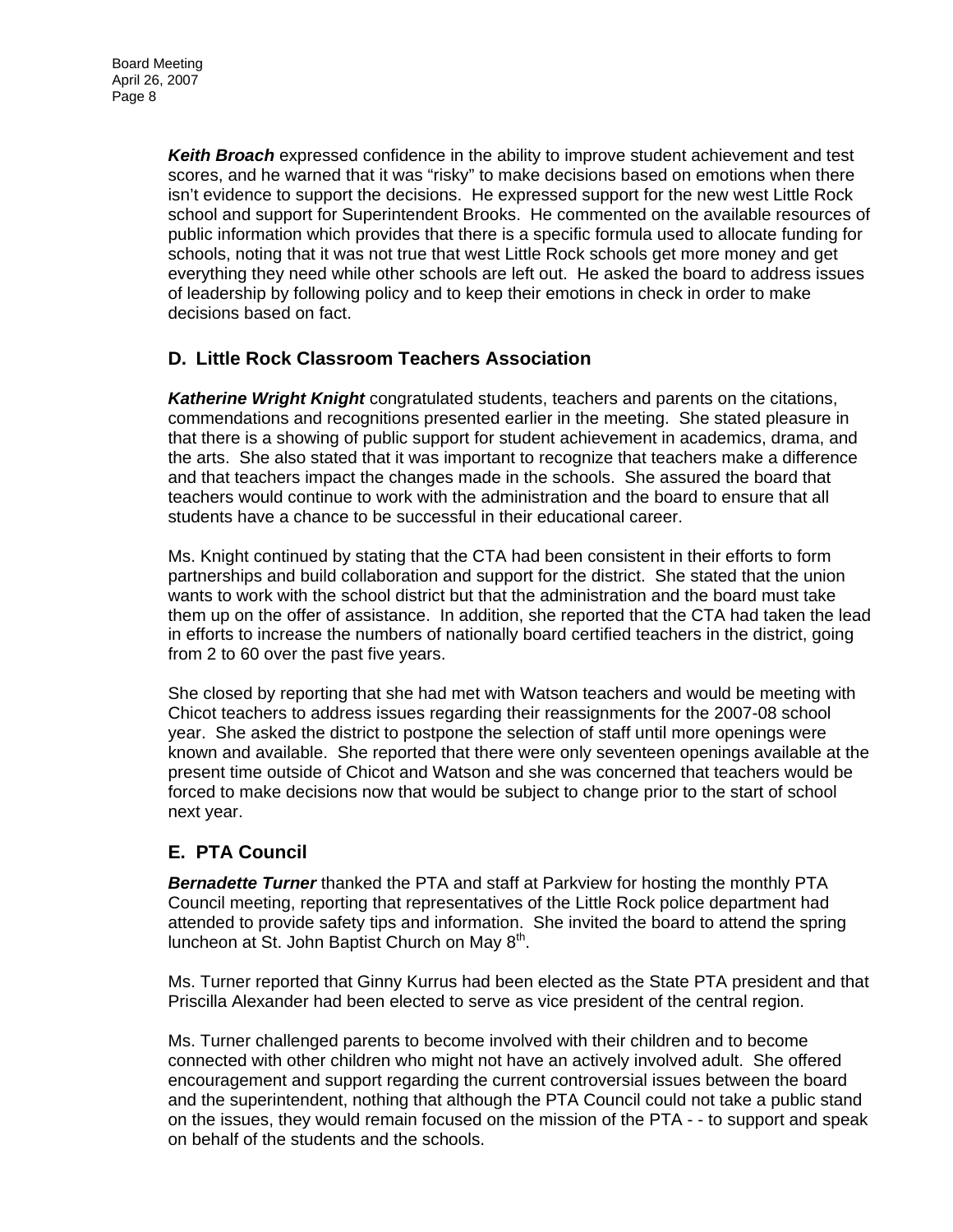Ms. Turner closed by asking that all parties act in an orderly and polite manner, reminding the board that "our children watch us, and they do as we do. . . . We are the role models for our children." Ms. Turner announced that the PTA Council would sponsor a public forum to listen to parents and members of the community on May  $22^{nd}$ , 6:00 – 7:30 p.m. The location for the forum has not been determined, but board members will receive notice prior to that time.

### **III. REPORTS AND COMMUNICATIONS:**

### **A. Remarks from Board Members**

*Mr. Kurrus* reported that he had been turning down interviews regarding the current controversies. He had spoken to a reporter from the New York Times, who was acting on the belief that the issue was about race. Mr. Kurrus expressed concern and noted that the issue is "deeper than that." He stated that we all are passionate about these issues but that "we are all in this together." He thanked the citizens who spoke earlier in the agenda and expressed appreciation for their demonstration that they care about what goes on in the LRSD. He urged them not to give up, not to give in, but to pitch in. He congratulated the students who were recognized earlier and reminded the board that "every child needs us." "God created one world because he wanted to see if we can all live together in this world."

*Ms. Curry* thanked the citizens who spoke and other supporters who were in attendance at the meeting. She congratulated Debbie Milam and the ViPS staff for the celebration earlier in the week, and congratulated Ginny Kurrus for being elected president of the state PTA. Ms. Curry asked that all parties "put our children first in the effort to bring the district together," and she made an appeal to everyone involved to try and work together. Regarding the citizens to be appointed to work with the district on the west Little Rock school committee, she submitted the names of Lloyd Black, retired principal, and Claudius Johnson from the southwest Little Rock neighborhood association.

*Mr. Armstrong* expressed hope that there would be a process to bridge the gaps in the community where we can all accomplish the single goal of educating the children of the city. He expressed confidence that starting children in early childhood programs would be of benefit and he expressed hope that the district could build upon the programs offered at Rockefeller. He asked for prayer "for all of us to work together."

*Ms. Fox* expressed excitement about the recognitions and achievements acknowledged earlier in the meeting. She stated emphasis on the "good things that are happening in our schools." As an example, she reported that she had attended Parkview's presentation of the *High School Musical*, and she congratulated the students on a very professional and entertaining performance.

*Mr. Berkley* thanked the audience for attending the meeting and especially those who had made comments for the board's consideration. He expressed appreciation for the comments made by former board member Robin Armstrong, and stated hope that the entire board had listened to her carefully and thoughtfully. He thanked Katherine Wright Knight for her comments, noting that the board was and had been supportive of national board certification from the beginning.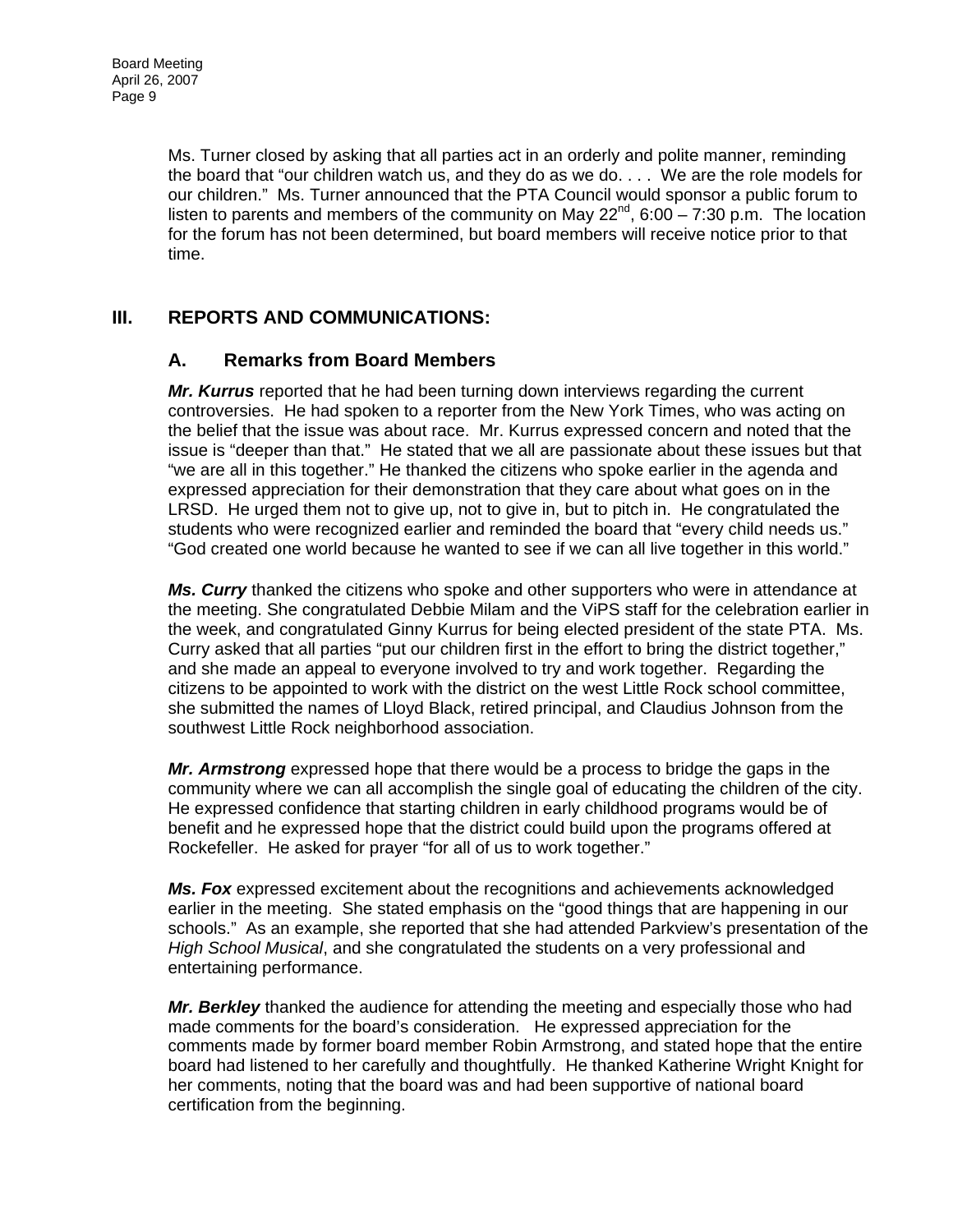*Dr. Daugherty* reported that he and other board members had attended the National School Boards Association conference in San Francisco where board members from across the nation are challenged to do a better job as school board members. He noted that the LRSD is facing the same issues as other school districts across the nation, but that in the south we are a community. "Regardless of the situation, we are here to support each other in the decisions that must be made." He stated that the board would "look past our differences and try to rise above the rhetoric. . ."

*Dr. Mitchell* reported that she had enjoyed the National School Board meetings and workshops. She briefly discussed the benefits provided by the opportunity to communicate with other board members from across the nation, to share challenges and compare problems. She stated that she had learned a lot from listening to those with similar issues. She continued by saying "we need to learn how to respect others' opinions . . . we don't have to agree, but we do have to respect each other." She stated that she serves on the board because she is interested in making the schools better for our children and that she wants to become focused on the mission and goals of the district.

### **B. Discussion and Acceptance of Offer for Mediation: Ron Lanoue**

*Ron Lanoue* introduced himself as the former Executive Director of the NCCJ and as a current representative of Central Arkansas Legal Services. He addressed the board concerning the recent bad publicity and difficulties with interpersonal, inter-communicational relations. He expressed belief that the issues were most directly attributable to differences of point of view, with each side "self-congratulatory and self-destructive." He said that board members had been "talking past each other," reflecting their various differences in class and culture. He stated that his intent was to assist board members in learning how to interact and work together to establish and accomplish common goals.

Mr. Lanoue related that he had conducted a similar process with the city board of directors in January 2000. Six evening sessions were held to build collaboration and clear a path to better understanding. He asked that the board members become good public leaders by being custodians of values as well as resources and he asked that they become advocates for public action and agents of reconciliation.

Ms. Fox and Mr. Berkley spoke in support of accepting the offer from Mr. Lanoue to conduct workshops to build better board relationships. Mr. Berkley and Mr. Kurrus expressed concerns, however, that the sessions would come at a time where it would be too late to salvage the relationships between the board and the superintendent if the board members didn't take the time to "stop right now, slow down, and begin a process of reconciliation."

Ms. Curry suggested that the issue be tabled and that other offers for assistance and mediation be considered prior to making a decision on Mr. Lanoue's offer. Ms. Fox made a motion to accept the offer of Mr. Ron Lanoue to conduct workshops with the board. Mr. Berkley seconded the motion and it **carried 5-0-2**, with Dr. Mitchell and Mr. Armstrong abstaining.

*The board recessed briefly at 7:55 p.m. and returned at 8:05 p.m*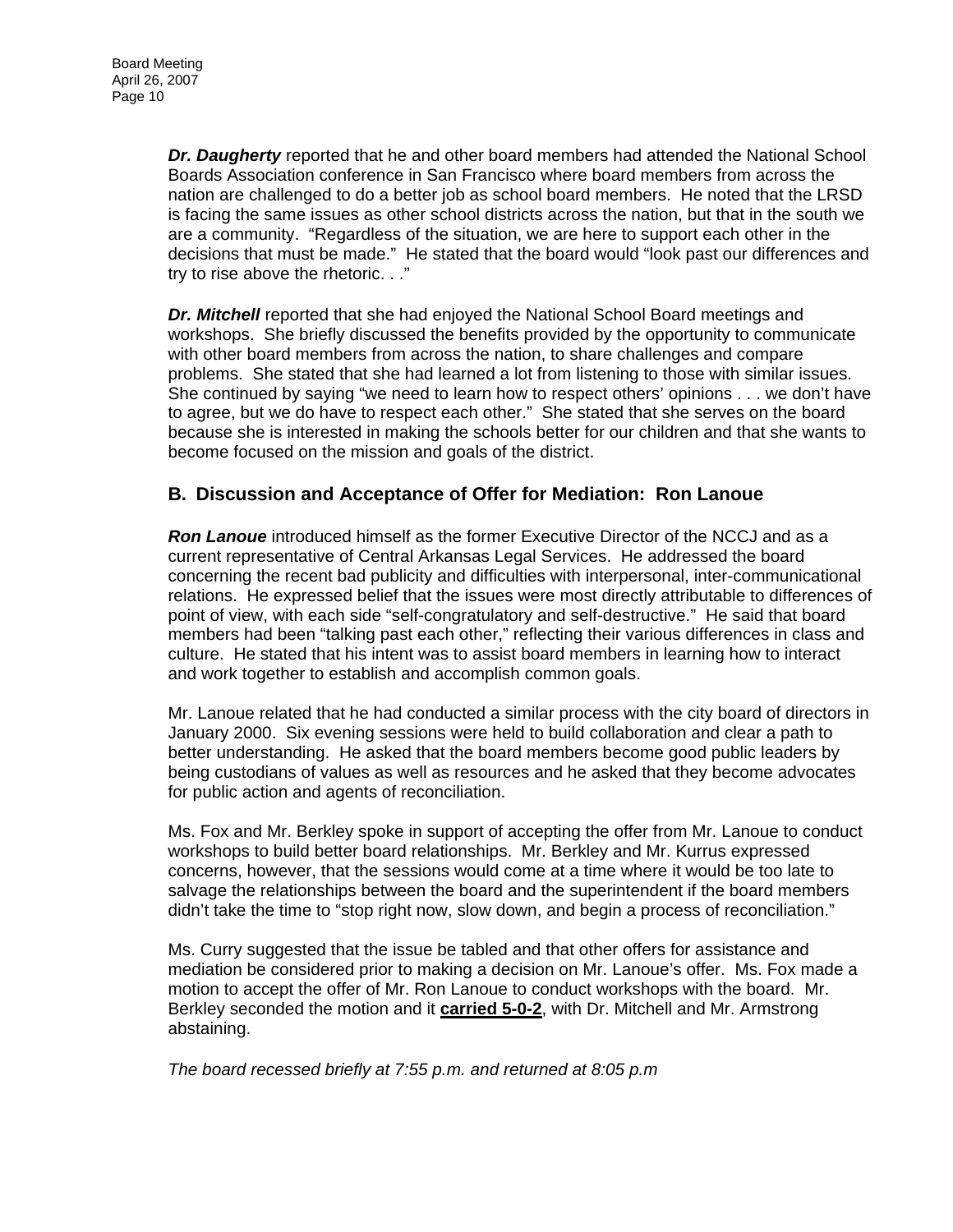## **C. Arkansas Code Annotated: 6-13-631**

Mr. Kurrus discussed Arkansas law 6-13-631 which deals with the creation of single-member districts for school board election zones. He explained that there is a provision in the law that might require rezoning of election districts now that the LRSD has been released from federal court supervision. Mr. Kurrus suggested that the board direct Mr. Heller to perform a legal analysis to determine what obligations the district has under this law, noting that the Arkansas Department of Education would be authorized to withhold 20 percent of the funds allocated to the LRSD for failure to comply with this law.

Mr. Kurrus made a motion to request that legal counsel assess the impact of this law on the LRSD and provide legal guidance. Dr. Mitchell stated that the board could direct legal counsel to conduct the review without formal action. Mr. Kurrus' motion died for lack of second.

Mr. Heller was present and suggested that the district seek an attorney general's opinion, noting that the Arkansas Department of Education would most likely abide by the opinion of the state's attorney general. Ms. Curry made a motion to seek an opinion from the state Attorney General. Mr. Kurrus seconded the motion and it **carried unanimously**.

## **D. Update: Student Achievement**

Mr. Hattabaugh presented comparative test data reports in the form of a PowerPoint presentation of state benchmark exam results. The complete presentation was submitted electronically to board members following the meeting. At the conclusion, board members requested comment from Karen DeJarnette and Ms. Curry requested additional information and reporting from PRE staff at the next board meeting.

## **E. Construction Report on Bond Projects**

Mr. Goodman's monthly update was provided as part of the board's agenda. Wayne Adams was present to respond to questions.

## **F. Budget Update**

Mark Milhollen presented a brief update on the district's anticipated foundation funding allocations for the 2007-2008 school year. He reported that increases were expected for:

- − alternative educational programs (ALE funding) in the amount of 25% over the previous year;
- − English language learners (students who are not considered to be proficient in English based on a state approved English proficiency assessment);
- − professional development based on an increase in ADM; and
- − allocations for students who are on free and reduced lunch.

Mr. Milhollen closed by reviewing the legislative actions and allocations provided by the Governor that will provide additional funds for the next school year. Additional information will be provided as the district builds the budget for the 2007-2008 school year.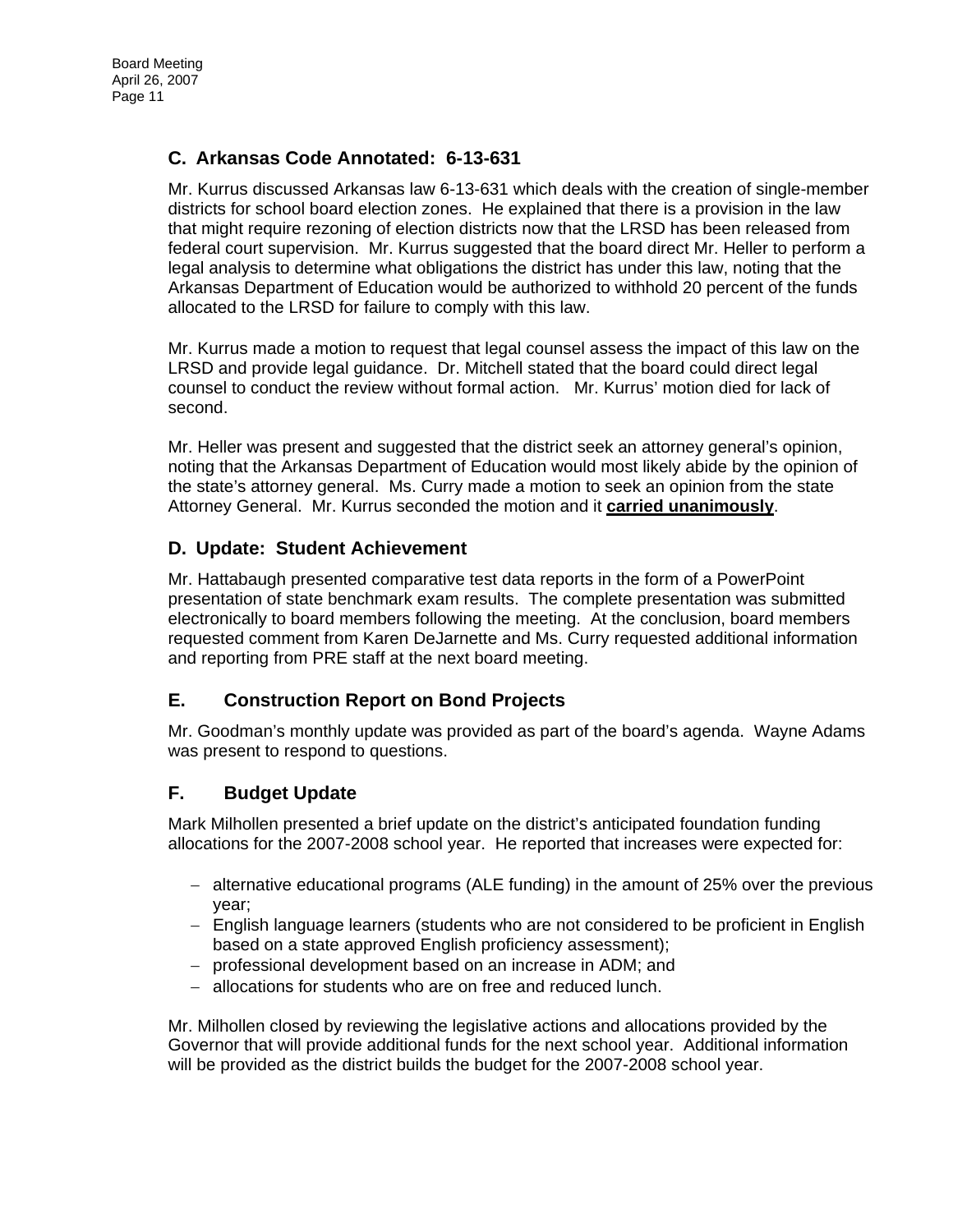## **G. Student Assignment Report**

There was no report, however Dr. Watson was present and was asked to provide additional information and follow up regarding the comments earlier in the meeting from parents and staff from Rockefeller Elementary School.

# **F. Internal Auditors Report**

Mr. Becker's monthly report was included in the board's agenda.

## **IV. APPROVAL OF ROUTINE MATTERS**

### **A. Minutes**

Minutes from the regular meeting of March 22, 2007 and from special meetings held on April 5, April 6, and April 11, 2007 were presented for review and approval. Dr. Daugherty moved to approve the minutes as submitted. Mr. Berkley seconded the motion and it **carried unanimously**.

## **V. BOARD POLICY & REGULATIONS REVIEW**

## **A. Board Policy Revision: Regular Board Meetings – BEA**

A routine review of the district's policy manual identified *Policy BEA* as being out of date with regard to the time for meetings established at 6:00 p.m. instead of 5:30 p.m., as has been the board's preference for several years. The board was asked to review and approve a revision to *BEA* on first reading. The policy will be returned to the board for second reading and final approval at the May board meeting. Mr. Kurrus moved to approve the revision to policy *BEA* on first reading; Mr. Berkley seconded the motion and it **carried unanimously**.

## **B. Regulation: Credit Recovery through Integrated Learning Systems**

The board was provided an opportunity to review and comment on a regulation that would provide procedures and eligibility criteria for students to recover credits through the use of computerized learning systems. The district currently utilizes NovaNet and PLATO systems. Carol Green was present to provide a response to questions. No action was required.

## **VI. EDUCATIONAL SERVICES**

## **A. Grant Proposals: 21st Century Community Learning Centers**

The board was asked to authorize the administration to apply for Arkansas Department of Education 21<sup>st</sup> Century community learning centers grant funding. The district currently has programs at Hall and at Henderson; the grant would provide a continuation of services at those two sites and would establish a center at Dunbar Magnet Middle School. The grant funding provides before and after school services as well as summer programs in violence prevention and economic education programs. Dr. Olivine Roberts was available to respond to questions. Ms. Fox moved to approve submission of the grant application; Dr. Daugherty seconded the motion, and it **carried unanimously**.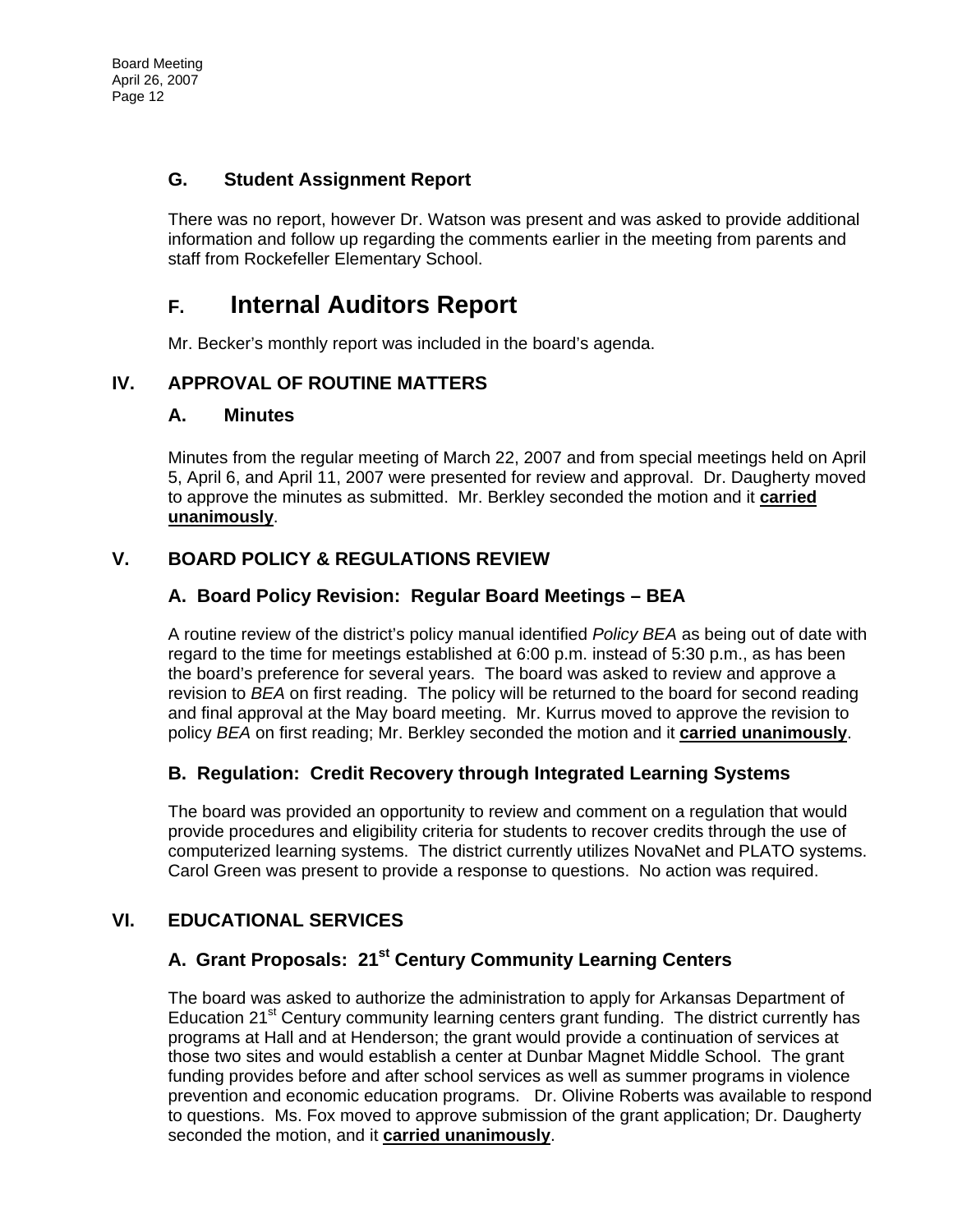## **VII. SCHOOL SERVICES**

### **A. Renaming of Southwest Learning Academy to the W. D. "Bill" Hamilton Learning Academy**

Dr. Brooks presented a recommendation to rename the Southwest Learning Academy the *W. D. "Bill" Hamilton Learning Academy* in recognition of Mr. Hamilton's years of dedicated and responsible service to the Little Rock School District. District administrators worked with Mrs. Wanda Hamilton to compile a brief history on Mr. Hamilton's life of public service. A public rededication ceremony at the *W. D. Bill Hamilton Learning Academy* will be held prior to the start of the 2007-2008 school year. The board was asked to authorize the rededication and renaming of the facility. Mr. Kurrus made a motion to approve the superintendent's recommendation; Dr. Daugherty seconded the motion and it **carried unanimously**.

### **B. Request to Increase Athletic Event Gate Prices**

The superintendent presented a proposal prepared by the district's athletic director, Johnny Johnson, asking the board to consider raising athletic events admissions at the high school level to \$5.00 for students and \$4.00 per person at the middle level. This reflects an increase of \$2.00 for students at both middle and high schools and \$1.00 for adults at the middle school level. Coach Johnson responded to questions from the board.

Dr. Daugherty spoke in opposition to the request, stating that it would present a hardship on families who might want to attend the district's athletic events. He suggested that the district seek other ways of reducing the costs, including utilizing Pulaski County sheriffs for athletic security instead of off duty Little Rock police officers. Coach Johnson agreed to research this possibility.

Mr. Kurrus suggested that the board consider an increase in the Athletic Department budget from general revenues in order to allow admission fees to remain at the current level. He followed with a motion to table the recommendation for further review and discussion. Ms. Curry seconded the motion to table, and it **carried unanimously**. No date was set for returning the item for additional consideration or discussion.

### **VIII. HUMAN RESOURCES**

#### A. **Personnel Changes**

Routine personnel matters were provided in the board's agenda and the superintendent requested approval. Dr. Daugherty moved to approve the personnel items; Ms. Fox seconded the motion. It carried unanimously.

## **X. FINANCE & SUPPORT SERVICES**

### **A. Donations of Property**

Donations of property were listed in the agenda, and Dr. Brooks expressed appreciation to those in the community who continue to support the schools by their generosity. Cayla Gerton, student ex-officio, read the donations as listed in the following chart. Dr. Daugherty moved to accept the donations; Ms. Fox seconded the motion, and it **carried unanimously**.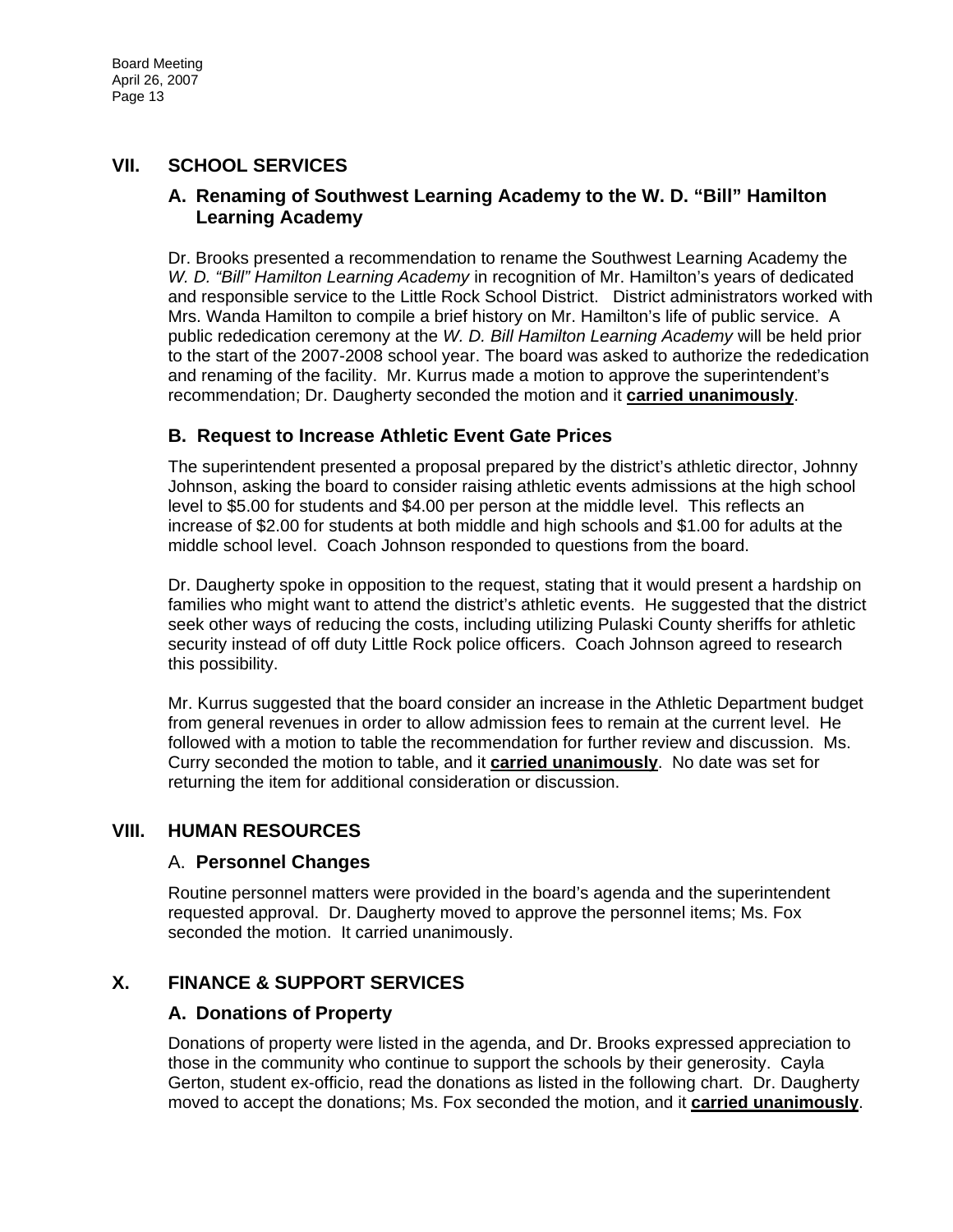| <b>SCHOOL/DEPARTMENT</b>                           | <b>ITEM</b>                                                                                                                                              | <b>DONOR</b>                                                                                                                     |
|----------------------------------------------------|----------------------------------------------------------------------------------------------------------------------------------------------------------|----------------------------------------------------------------------------------------------------------------------------------|
| <b>Bale Elementary</b>                             | \$100 cash in honor of Mathaletes<br>Champions to be used for a recognition<br>luncheon                                                                  | Karin Steube-Vollrath                                                                                                            |
| <b>Brady Elementary</b>                            | \$500 cash to be used to create a<br>butterfly garden and to provide one year<br>of maintenance on the garden                                            | <b>Brady PTA</b>                                                                                                                 |
|                                                    | \$175 Wal-Mart gift card to be used to<br>purchase clothing for students as<br>needed                                                                    | <b>ViPS Board of Directors</b>                                                                                                   |
| <b>Chicot Elementary School</b>                    | Library books, valued at approximately<br>\$1,300 to the media center; and a<br>check in the amount of \$250 for<br><b>Accelerated Reading materials</b> | West Little Rock Rotary Club                                                                                                     |
| <b>Forest Heights Middle</b><br>School             | A Selmer trombone, valued at \$1,500                                                                                                                     | Mr. Paul Halbrook                                                                                                                |
|                                                    | \$500 cash for CBI materials                                                                                                                             | Cathie and Gregg Mueller                                                                                                         |
| Metropolitan Career and<br><b>Technical Center</b> | \$200 cash to the Law Enforcement<br>Program for lab coats                                                                                               | Arkansas State Police                                                                                                            |
| <b>Terry Elementary School</b>                     | \$50 cash to be applied to purchase of<br>basketball uniforms                                                                                            | Cheryl D. Caldwell                                                                                                               |
|                                                    | \$1,000 cash to be used for Accelerated<br>Reading program incentives                                                                                    | Chris Hanner, President, Optimist<br>Club of Greater Little Rock                                                                 |
| <b>Woodruff Elementary</b><br>School               | \$200 cash to provide incentives and<br>materials for faculty and staff members                                                                          | Day Springs Behavioral Health<br>Services of Arkansas                                                                            |
|                                                    | \$321.50 cash to provide student<br>incentives and materials                                                                                             | Wal-Mart Store #126                                                                                                              |
| LRSD                                               | \$500 contribution to the Teacher of the<br>Year Crystal Awards banquet                                                                                  | <b>Entergy Corporation</b>                                                                                                       |
|                                                    | 39 sets of civil rights history books to be<br>distributed to all elementary and middle<br>schools in the LRSD. Estimated value,<br>\$1,200              | Regions Bank in conjunction with<br>the 50 <sup>th</sup> anniversary celebration of<br>the integration of Central High<br>School |

## **B. Monthly Financial Statements**

The regular monthly reports were included in the board's agenda. Mr. Milhollen was present to respond to questions.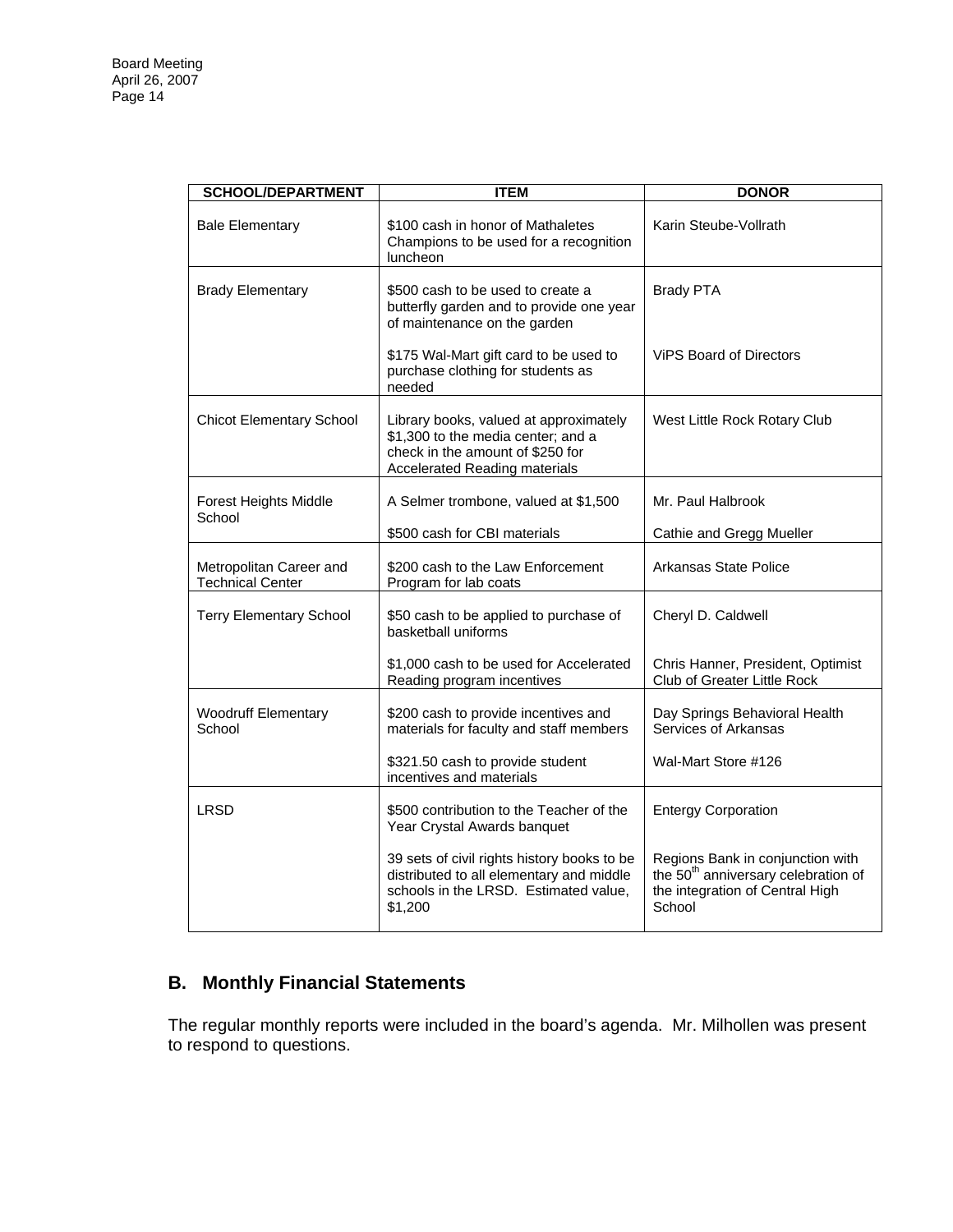## **IX. ADMINISTRATION**

#### **A. West Little Rock School Feasibility Study: Rahling Road Site and the Authorization to Secure Site at Taylor Loop Road**

The administration recommended that the district discontinue pursuing the Rahling Road site as a proposed location for the west Little Rock School and requested authorization to undertake a feasibility study on a new site located at the intersection of Taylor Loop West and Highway 10. Like the Rahling Road site, the board was asked for authorization to make a tentative offer on the Taylor Loop property pending completion of a feasibility study.

Dr. Brooks reported that the feasibility study on the Rahling site revealed that site preparation and development would be exorbitant. The Taylor Loop West site, although smaller and more expensive per acre than the Rahling site, would involve significantly less site development and construction. It was noted that the Taylor Loop West site is located within the Little Rock School District, while the Rahling site was located outside the district's boundaries.

Mr. Kurrus moved to approve the administration's recommend and to proceed with placing a contract for the completion of a feasibility study on the Taylor Loop site. Ms. Curry seconded the motion, and it **carried unanimously**. The formation of a committee to assist the district with the logistics of building a new school was agreed by consensus.

## **EXECUTIVE SESSION**

Dr. Mitchell requested a motion to convene an executive session at 9:40 p.m. Ms. Curry made the motion, Mr. Armstrong seconded. The closed session was called for the purpose of conducting an employee hearing.

## **X. EMPLOYEE HEARING**

Dr. Brooks reported that employee <name withheld> was recommended for termination based on receipt of a urinalysis which tested positive for THC, or use of marijuana. Results of drug screenings were presented for the board's review and reports indicated that <the employee> was randomly tested on November  $27<sup>th</sup>$ , 2006 at the laboratory at Baptist Medical Center.

<The employee> was a district safety and security officer, assigned to <school name>. She had asked for and was granted an administrative hearing of the facts before hearing officer Dr. Victor Anderson. Dr. Anderson's report was included in the board's agenda. The findings of fact indicated that <the employee> had given conflicting testimony to the hearing officer and she was found in violation of district policy for drug use. The superintendent requested that the board uphold the administration's recommendation for termination as a clear violation of that policy.

Grainger Ledbetter, Executive Director of the Classroom Teachers Association, represented <the employee> and asked the board to deny Dr. Brooks' recommendation for termination. Director of Safety & Security, Mr. Bobby Jones, responded to questions from Mr. Ledbetter and from the board. He reported that the drug test was done randomly as is allowed by the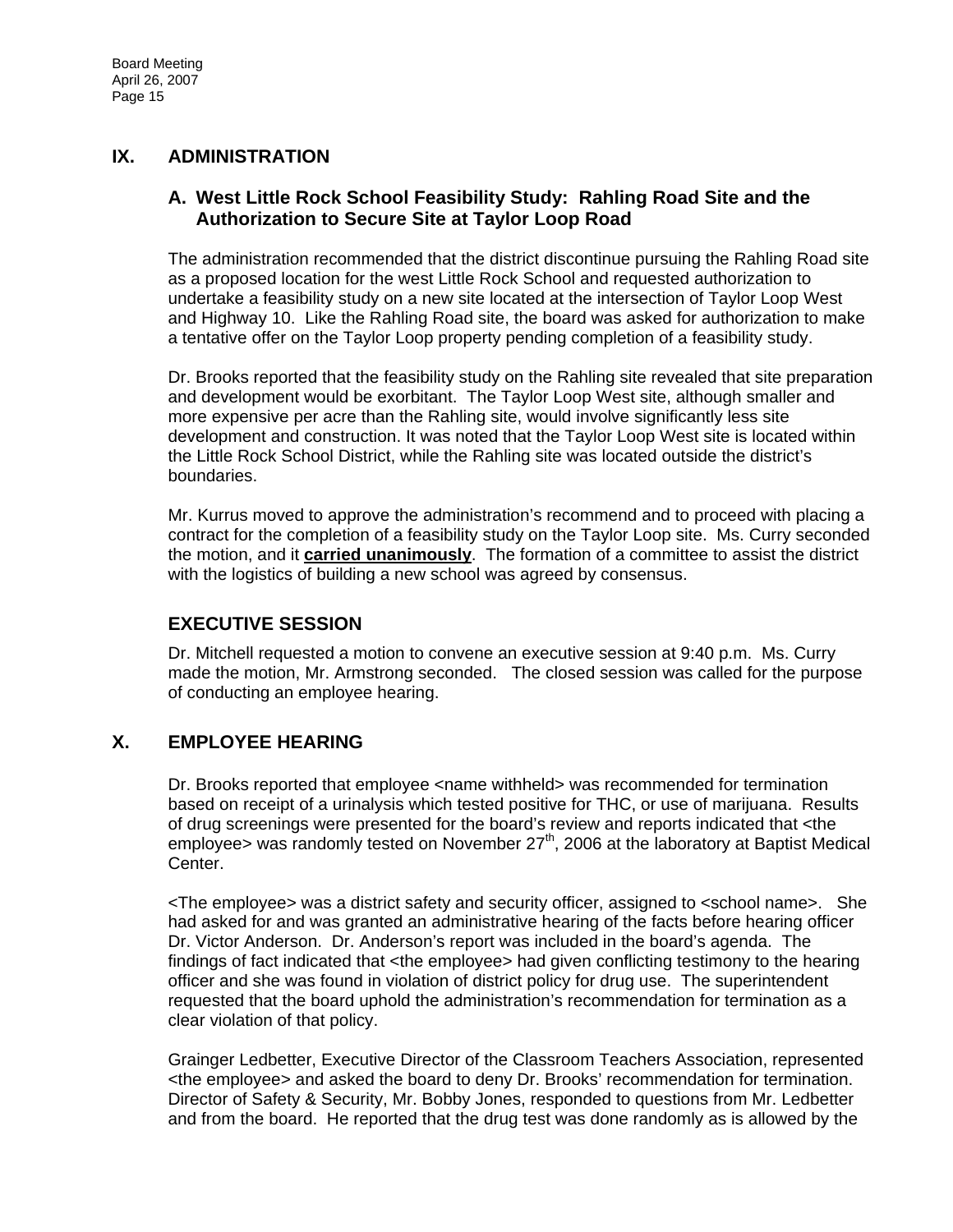contract with security officers, but that there was no evidence that <the employee> was under the influence of drugs while at work.

<the employee> stated that she had been employed as a security officer in the LRSD for 5 years. She denied using marijuana and asked the board to consider her family and to allow her to remain employed by the LRSD. She testified that the high level of THC in her system was caused by passive exposure to smoke, with the drug being used by a family member at her home.

Mr. Ledbetter called Dr. Sam Mathews, a chemist at Baptist Hospital toxicology laboratory, where the drug test was administered to <the employee>. Dr. Mathews reported that the lab tests could not determine how much of a specific drug was consumed or identify a specific time frame a drug was used. However, he reported that results vary based on the individual user's metabolism. He reported that only small amounts would be present in blood or urine for passive exposure and that the levels found in <the employee's> results far exceeded what would be expected in passive inhalation.

Mr. Ledbetter closed by stating that <the employee> was not impaired in her ability to do her job, and that although she was aware of the district's random drug testing policy she should be allowed to remain employed. He stated that the policy holds covered employees to a higher standard of off duty conduct.

Mr. Hattabaugh made closing remarks for the administration, stating that district employees, especially those in safety and security, are held to a high standard of behavior to ensure a safe and drug free learning environment for students. He asked the board to uphold the recommendation for termination.

The board went into closed session for discussion at 10:37 p.m. and returned at 10:45 p.m. to report that no action was taken. Mr. Kurrus moved to uphold the superintendent's recommendation for termination; Mr. Berkley seconded the motion and it **carried 5-0-2** with Dr. Mitchell and Ms. Curry abstaining.

### **EXECUTIVE SESSION**

Ms. Curry moved for an executive session; Mr. Armstrong seconded the motion. The motion **carried 5-2**, with Mr. Kurrus and Ms. Fox voting no.

The board returned from closed session at 11:07 p.m. and reported no action was taken. Dr. Daugherty made a motion to authorize the attorney to present a letter outlining complaints against Superintendent Brooks. Ms. Curry seconded the motion.

Mr. Berkley and Mr. Kurrus spoke in opposition to the motion. Mr. Berkley stated that he did not agree with the motion to present a letter and didn't agree with the process used to get to this point. Mr. Kurrus stated that the letter reviewed in executive session contained allegations that had not been reviewed or studied and that board members had not previously seen the letter or the information contained. He emphasized that to "vote under the circumstances without inquiry would be reckless," stating that the action exposes the district and board members to liability. He stated that he would vote "no" and would not support any of the actions which are in violation of due process.